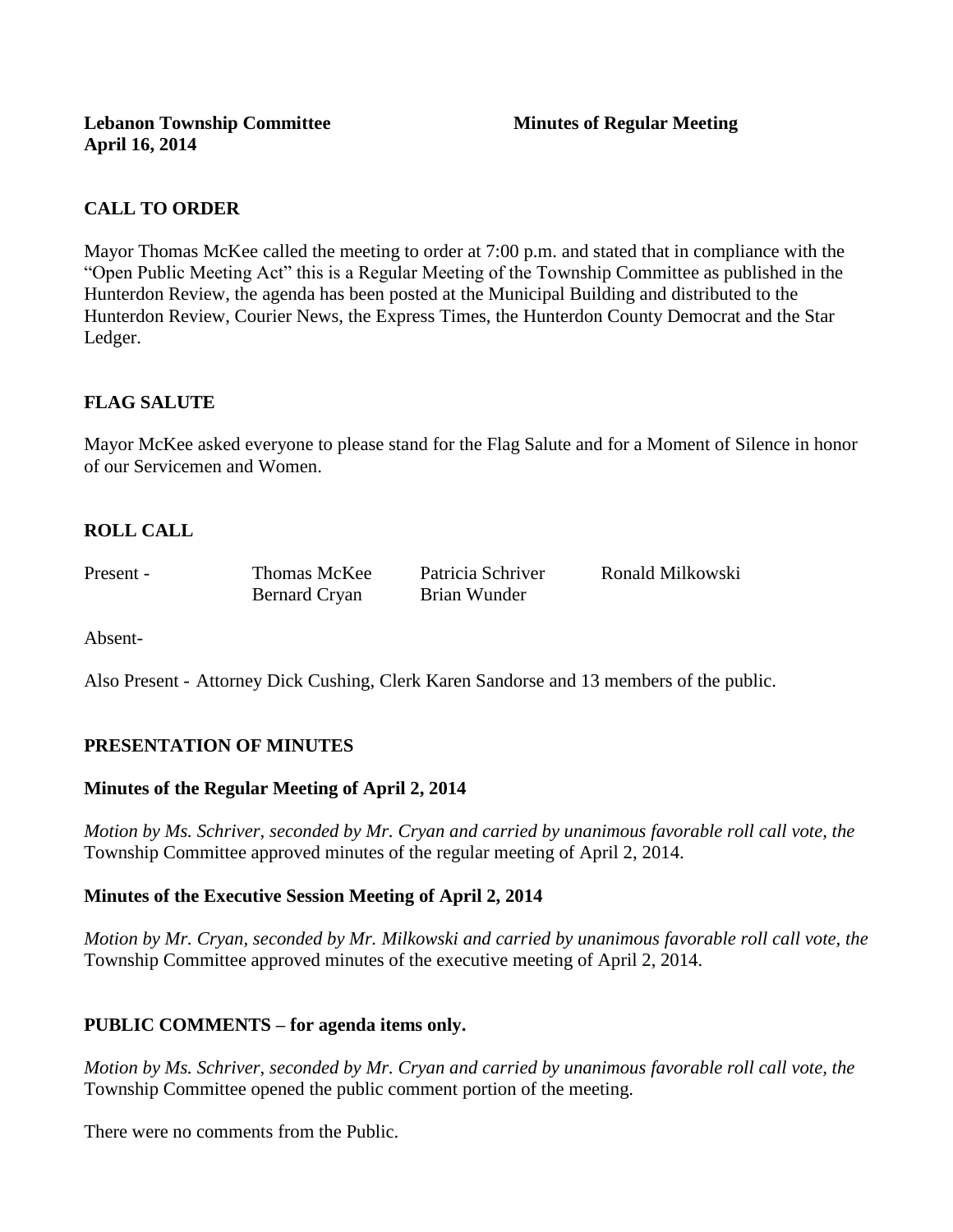LTCM 04/16/2014 Page 2 of 6

*Motion by Mr. Milkowski, seconded by Ms. Schriver and carried by unanimous favorable roll call vote,* the Township Committee closed the public comment portion of the meeting.

# **OLD BUSINESS**

### **Approve Agreement for Transfer of Interest in Real Property – Portion of Block 64, Lot 7.03**

Mayor McKee stated that the land to be transferred is a portion of Block 64, Lot 7.03. The Agreement is between Johnathan and Rachael Wolek of 139 Anthony Road and the Township of Lebanon. A portion of the Wolek property was inadvertently encroached upon when installing a Lebanon Township water tank and the Lebanon Township's Fire Department's parking lot. The Wolek's have decided to sell this portion of their property to the Township for \$1000.00, plus attorney fees; not to exceed \$1000.00.

*Motion by Mr. Cryan, seconded by Ms. Schriver and carried by unanimous favorable roll call vote, the* Township Committee approved the agreement for the acquisition of a portion of land located at Block 64, Lot 7.03 and authorized the Mayor and Clerk to sign.

## **OEM Coordinator- Request to Appoint OEM Deputies**

OEM Coordinator Alan Goracy stated that there are 15 areas in the Emergency Management Plan that need to be managed. Mr. Goracy noted that he will be discussing the Plan with the Mayor as he is part of it. Mr. Goracy stated that he feels that he needs two unpaid deputies to assist him in carrying out the Plan.

Mayor McKee appointed Bruce Cunningham and Joesph Maurizio as Deputy OEM Coordinators.

Mayor McKee asked Mr. Goracy to put some dates together to schedule a meeting with himself, Mr. Goracy, the Police Chief, the Fire Chief and the Deputies. Mr. Goracy stated that there is a concern that certain municipal officers are not sure of what their responsibilities are so he has made copies of the Plan for them. Mr. Goracy stated that there are a few positions on the OEM Committee that will need to be filled. Ms. Schriver noted that she has a person who is interested in sitting on the OEM Committee.

Mr. Goracy informed the Committee that he has until May 31, 2014 to acquire the generators. The generators do not all have to be put in at one time they can be installed at different times. The Township will be reimbursed 90% of the \$90,000.00 (\$82,000.00) cost for the generators. Mr. Goracy said that he and the Fire Chief are working on purchasing the generators but may need the help of the Township Engineer.

Mr. Goracy stated that FEMA has assigned representatives to Hunterdon County for the Sandy assistance. Mr. Goracy stated that he is dealing with a man from Texas who has helped him with the first part of the paperwork. Mr. Goracy noted that a new requirement was added in order to collect the final payment. Payroll sheets will need to be submitted verifying that employees were paid for the amount that was submitted. Mr. Goracy has submitted two claims; one for \$32,000.00, which the Township has received \$29,000.00 of and one for \$77,064.00, which the Township received \$39,000.00 of. The Township is still owed \$30,000.00. The \$32,000.00 payment was for emergency removal and the \$77,064.00 is mostly for payroll.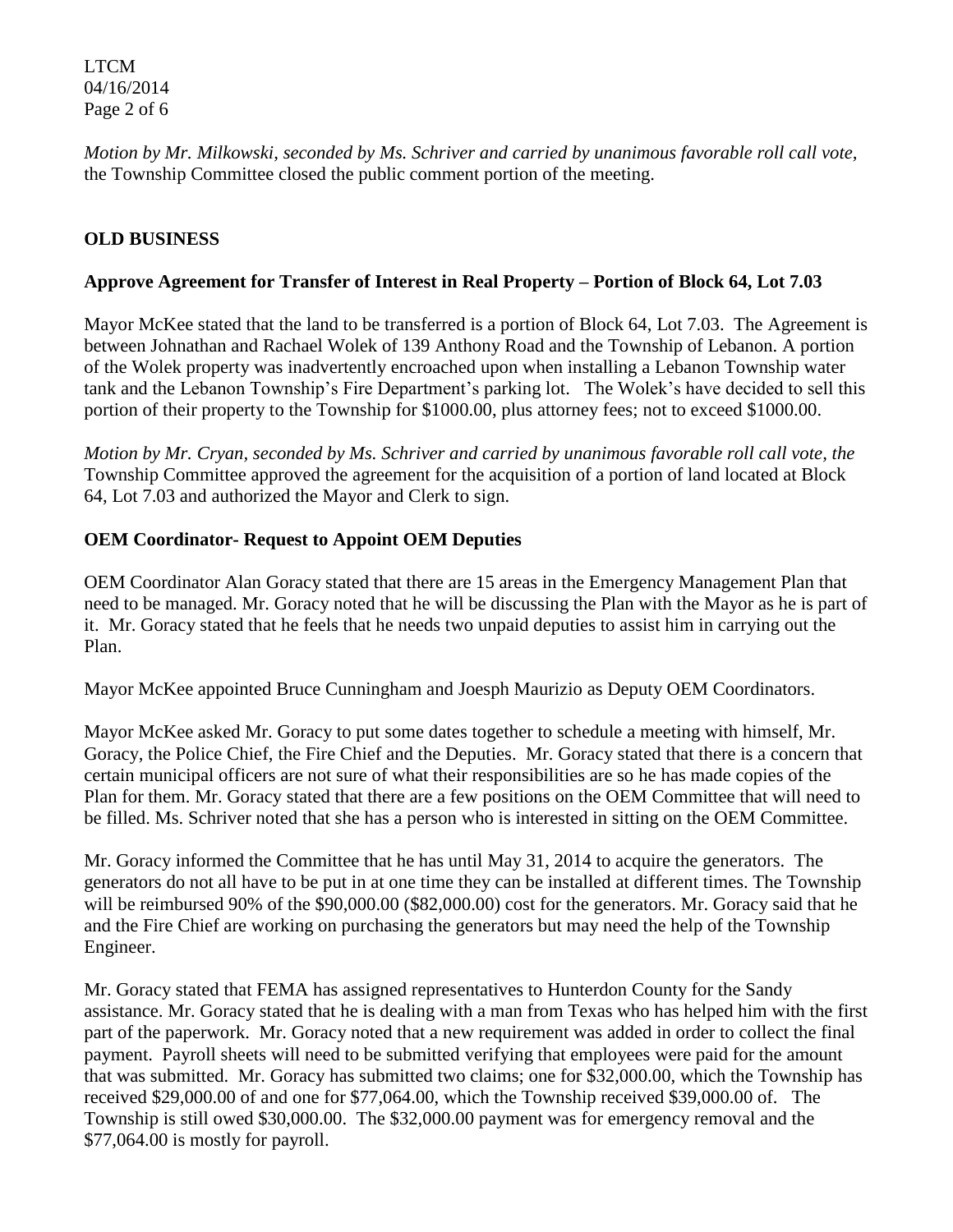LTCM 04/16/2014 Page 3 of 6

### **Gail Glashoff Memo – Ordinance 2014-04**

Mayor McKee stated that the Committee received a memo from the Planning Board Clerk stating that the Planning Board endorses the adoption of the Highlands Land Use Ordinance.

### **EMEX - Energy Auction**

Mayor McKee stated that the Energy Auction has been postponed and there is no impending date for consideration at this time. An auction may be scheduled at a later date or there may be no further action on the matter.

#### **DPW Garage Floor**

Mr. Cryan stated that he received shots of the floor, with the elevations, from the Township Engineer, Steve Risse. Mr. Cryan informed Mr. Risse that the Committee needs to know what the level of liability is for the problems with the floor. Mr. Risse is seeking pricing to make improvements to the floor.

#### **Volunteer Recognition**

Ms. Schriver stated that the Committee canceled the Township's volunteer dinner but agreed that there would be some sort of gathering to honor the Township's volunteers. Ms. Schriver stated that she does not want to see this overlooked. Mayor McKee stated that the Committee should put a date together for an event. Mr. Wunder suggested that everyone bring a dish. The matter will be discussed at the next Township Committee meeting.

### **NEW BUSINESS**

### **Zoning Officer Memo - ATK Inc. t/a Tony's Bistro – Areas of Building to be Licensed**

Mayor McKee stated that the New Jersey Division of ABC needs endorsement from the Township on which floors of the ATK Inc. t/a Tony's Bistro's building encompasses the authorized licensed area. The Zoning Officer went to the business and did not see any issue with the full interior (basement, 1<sup>st</sup>) floor and  $2<sup>nd</sup>$  floor) of the facility being included in the ABC licensed area as it is in the B-1 Zone where bars/restaurants are a permitted use.

*Motion by Ms. Schriver, seconded by Mr. Cryan and carried by unanimous favorable roll call vote, the* Township Committee endorsed the Zoning Officer's recommendation for the entire ATK Inc. facility to be an approved licensed area and authorized the Clerk to forward their endorsement to the NJ Division of ABC. AYES: Schriver, McKee, Milkowski, Cryan ABSTAIN: Mr. Wunder

#### **Mark Petrowski – Request for 100% Disabled Veteran Compensation, Back to 01/08/2010**

Mayor McKee stated that Mr. Petrowski is a veteran who honorably served our Country with the US Army, from July 28, 1970 to December 17, 1971. Mayor McKee thanked Mr. Petrowski and all veterans for the sacrifices they gave to enable all citizens to live free. Mayor McKee stated that, regrettably Mr. Petrowski has a service related disability which has been determined to be 100%.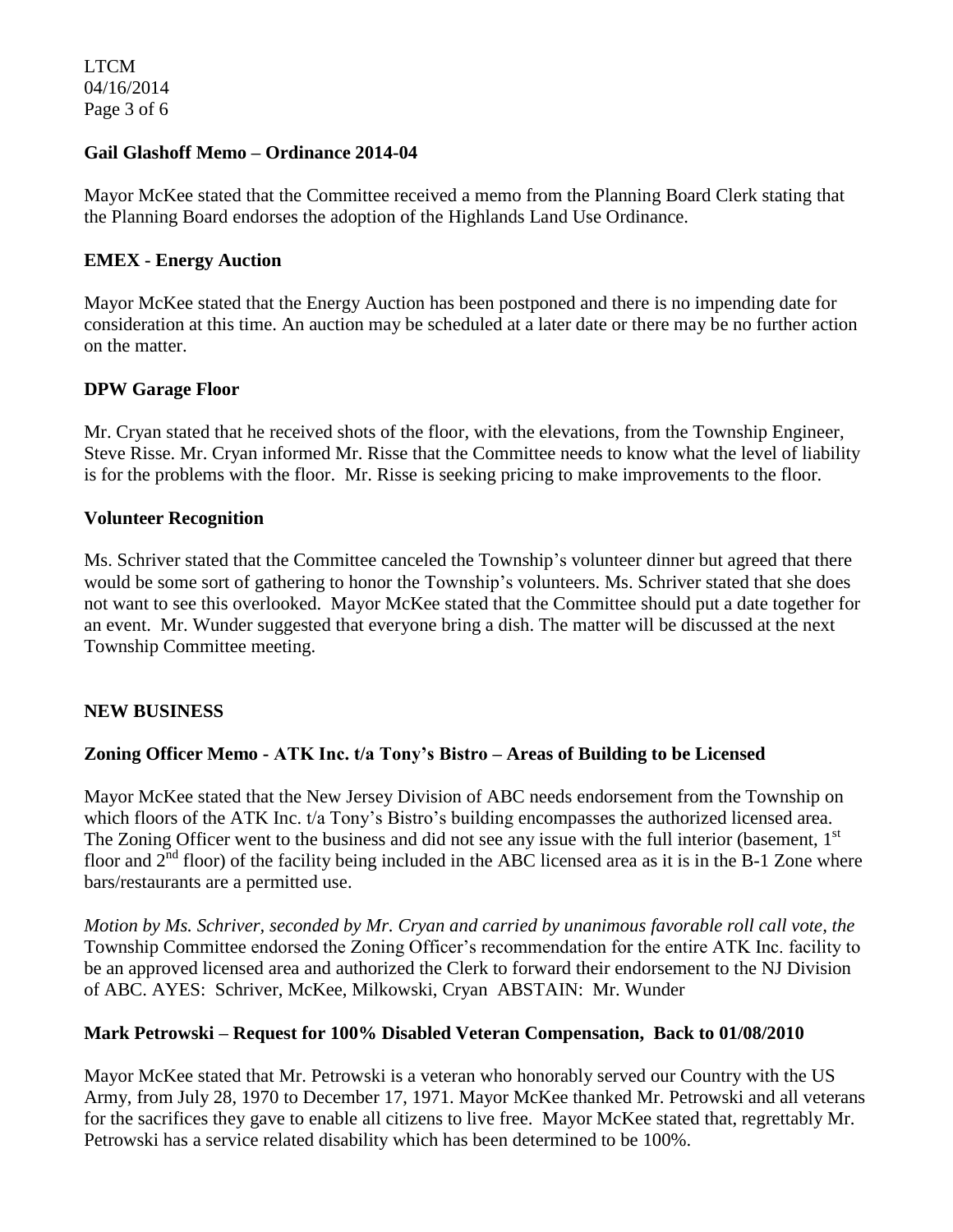LTCM 04/16/2014 Page 4 of 6

Mayor McKee stated that upon an application from Mr. Petrowski, dated June 1, 2013, the Township sanctioned the property as exempt as of June 1, 2013 for as long as it is owned and occupied by Mr. Petrowski or his surviving spouse. Mr. Petrowski is now seeking additional relief based on a recent determination, by the Department of Veteran's Affairs, that Mr. Petrowski is rated permanently and totally disabled effective January 8, 2010. Mr. Petrowski has submitted a letter from the Veteran's Affairs, dated April 3, 2014, confirming the judgment. Mr. Petrowski is now requesting an exemption from property taxes back to January 8, 2010.

Mayor McKee asked for the thoughts of the Committee and the Township Attorney. Attorney Cushing stated that he dealt with a similar situation in another town and ultimately it is the Township Committee's decision as to whether they reimburse for back taxes or not.

Attorney Cushing suggested looking at past practices and if necessary, make adjustments to what the past practices were and adopt a resolution stating a future policy. Attorney Cushing suggested that he could provide a report and a proposed resolution to the Committee for their consideration. The Committee requested that Attorney Cushing prepare the report and resolution. The matter was held to the next meeting.

## **Draft Remedial Investigation Report – Fire Station #1 – 143 Anthony Road (Authorize Clerk to Sign for Submission to NJDEP)**

Ms. Schriver stated that she was pleasantly surprised with the report prepared by Quest Environmental. Ms. Schriver stated that once signed and returned to Quest the report will be sent to the NJDEP for review. In the report, Quest is suggesting that the remedial portion of the case is complete. Hopefully, the DEP will feel that enough testing has been conducted and only ground water monitoring will need to be done. Ms. Schriver stated that the Township had previously approved a deed restriction but it has not been filed. Quest will have to follow through with the filing as it needs to be done. Ms. Schriver stated that the report shows that borings and air samplings were conducted in the building with no problems found. Ms. Schriver noted that a number of years ago the Committee opted not to sample the soil in the building which would have cost approximately \$50,000.00. At this point the Township saved money because that has not been found to be a problem. Ms. Schriver stated that there is no longer contamination coming from off site and the wells do not have to be tested anymore. The air is good in the building. The wells that needed to be replaced at fire house and the Fass property are testing fine. Ms. Schriver stated that she is hoping that the DEP will approve the report. The Township will have to continue monitoring some of the wells and hopefully the contamination levels will decrease. Ms. Schriver noted that once the DEP approves having just the ground water monitoring, the Township will need to apply for a DEP permit for a single type of monitoring. Ms. Schriver asked Quest how much the ground water monitoring would cost and was informed that it will be approximately \$2000.00, twice a year.

*Motion by Ms. Schriver, seconded by Mr. Wunder and carried by unanimous favorable roll call vote, the* Township Committee authorized the Clerk to sign the report submitted by Quest Environmental to be sent to the NJDEP.

# **PRESENTATION OF VOUCHERS**

Committee Members provided a description of vouchers exceeding \$1000.00.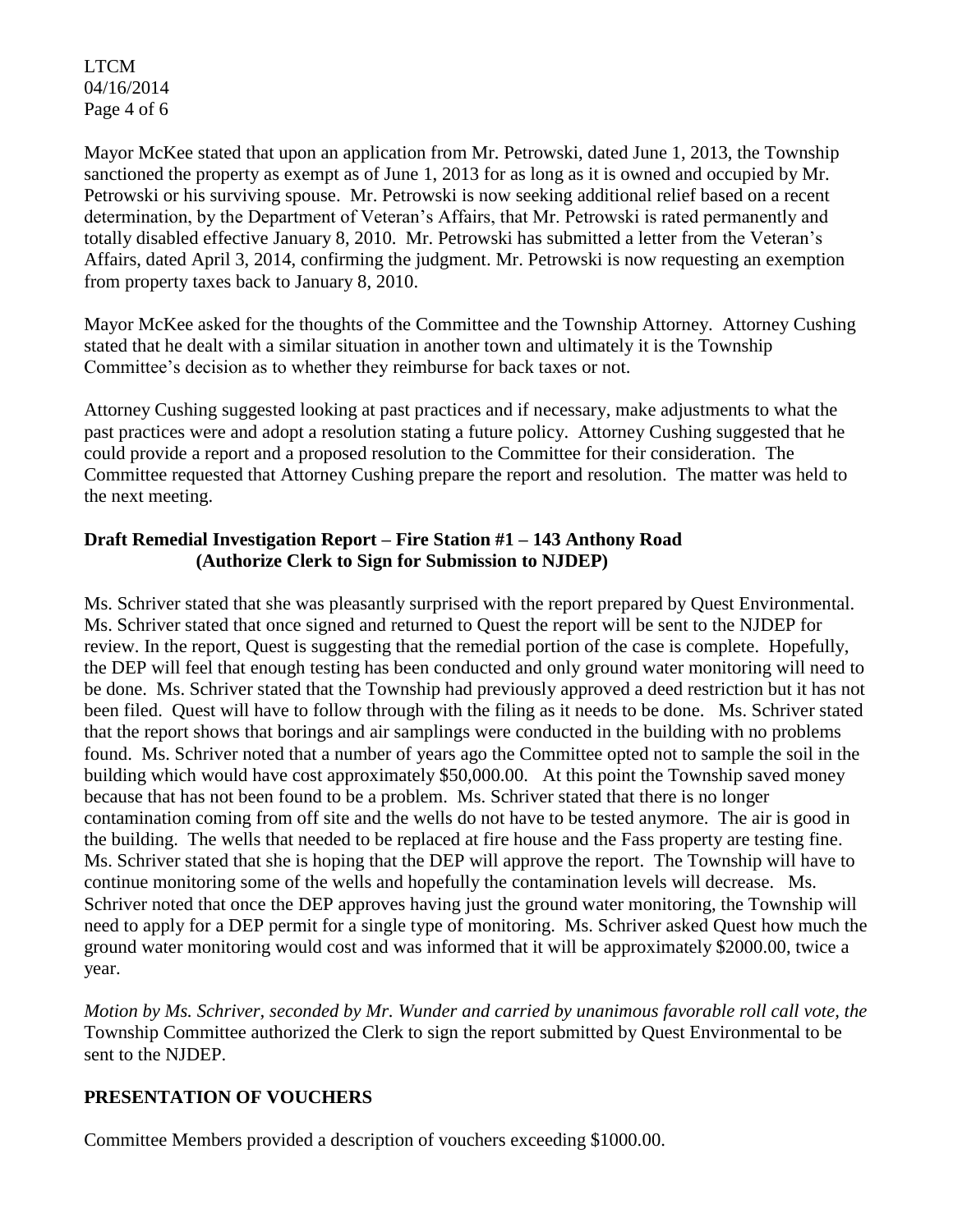LTCM 04/16/2014 Page 5 of 6

*Motion by Ms. Schriver, seconded by Mr. Wunder and carried by unanimous favorable roll call vote, the* Township Committee approved the April 16, 2014 bill list in amount of \$2,489,316.10.

### **CORRESPONDENCE**

- a. Tax Collector's Report for the Month of March 2014
- b. Tax Collector's Report of Uncollectible Taxes

### **PUBLIC COMMENTS**

*Motion by Ms. Schriver, seconded by Mr. Wunder and carried by unanimous favorable roll call vote, the* Township Committee opened the public comment portion of the meeting at 7:32 p.m.

Ms. Laurie Hoffman stated that on May 3, 2014 from 10 a.m. -2 p.m. the Township Historians will be conducting a tour of the Swackhammer property for the Hunterdon County's Tercentennial celebration. There will be people there who will be sharing information on the history of the church and those who are buried in the cemetery.

Ms. Hoffman stated that beginning next Monday, for two weeks, there will be events held by the Tricentennial Committee that pertain to the Lindbergh case. Tickets are required and can be purchased on the Tricentennial website.

Ms. Hoffman asked if the wells that are being tested by Quest Environmental are coming up contaminated. Ms. Schriver stated that the monitoring wells are showing some contamination but not the wells at the houses, however, the levels are improving.

Mr. David Taylor of Butternut Road was present to provide the Committee with his thoughts on a large number of trees and shrubs that were cut on his property and questioned why there was no notice given prior to the work being done. Mr. Taylor stated that he spoke to the DPW Manager, Warren Gabriel, and was advised that they had to cut the tree line back due to safety concerns, not being able to get trucks in and out of the road and that he also received many complaints from residents about low hanging pine trees. Mr. Taylor stated that he would have liked notice prior to the work being done so he would have had the opportunity to cut the trees back himself. Mr. Gabriel stated that due to the weight of the snow this year the limbs were hanging low, hitting the windshields and breaking mirrors off the Township trucks. The Township had five mirrors broken off of trucks this winter. Mr. Gabriel stated that he left it up to the drivers to inform him of the worst areas in the Township that needed to be addressed. Mr. Gabriel apologized for not providing proper notification but felt that everyone saw the issue from all of the snow the Township received this year. Mr. Cryan and Mr. Gabriel will meet with Mr. Taylor to discuss the problem.

*Motion by Ms. Schriver, seconded by Mr. Wunder and carried by unanimous favorable roll call vote, the* Township Committee closed the public comment portion of the meeting at 7:57 p.m.